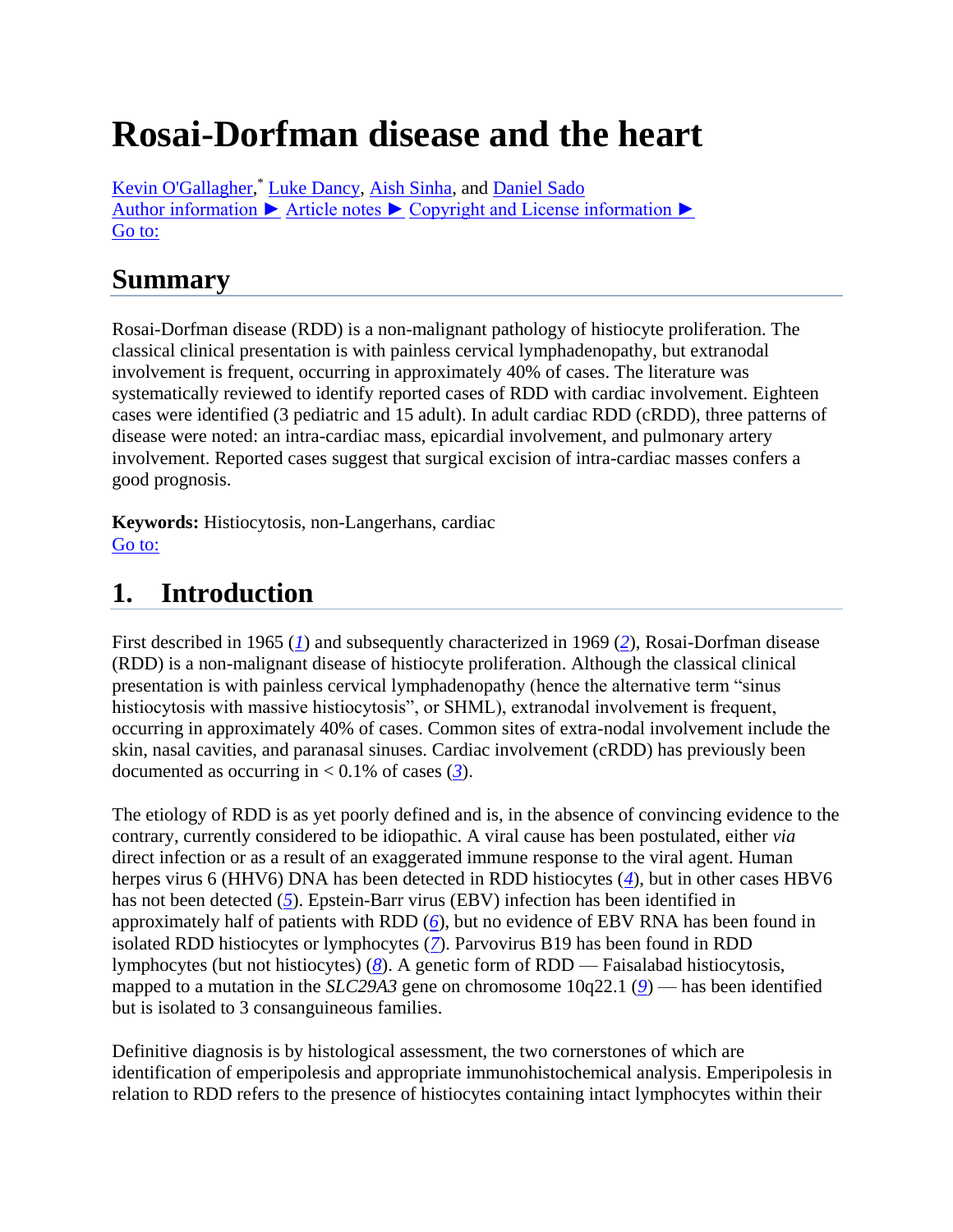cytoplasm. Emperipolesis is differentiated from phagocytosis due to the intact nature of the engulfed cell, which by definition is viable and can exit the engulfing cell without any structural or functional abnormality (*[10](http://www.ncbi.nlm.nih.gov/pmc/articles/PMC4761578/#bib10)*). In addition to RDD, emperipolesis is also seen in malignant disease processes, such as lymphoma, leukaemia, myelodysplasia, and myeloma. Immunohistochemical staining for S100 protein is considered diagnostic. Cells will also be positive for CD68 and negative for CD1a, helping to distinguish RDD histiocytes from Langerhans cells (*[11](http://www.ncbi.nlm.nih.gov/pmc/articles/PMC4761578/#bib11)*).

Management of RDD is greatly dependent on the extent and site of disease and also on the presence or absence of symptoms (*[12](http://www.ncbi.nlm.nih.gov/pmc/articles/PMC4761578/#bib12)*). Surgical resection is appropriate for localized disease, with radiation therapy an option for residual disease after resection. In systemic/extensive extranodal disease, first line therapy is corticosteroids. Other options include immunomodulators, and/or cytotoxic chemotherapeutic agents. Due to the infrequency of reported cases of cRDD, no current treatment algorithm has been defined. In general, RDD is considered a benign process, but extensive lymph node or cutaneous involvement can lead to disfigurement, and deaths have also been noted (*[13](http://www.ncbi.nlm.nih.gov/pmc/articles/PMC4761578/#bib13)*) (mortality 7% (*[14](http://www.ncbi.nlm.nih.gov/pmc/articles/PMC4761578/#bib14)*)). RDD tends not to have an adverse prognosis unless the disease has a profound effect on vital organs or is extensive/disseminated.

#### [Go to:](http://www.ncbi.nlm.nih.gov/pmc/articles/PMC4761578/)

### **2. Literature review**

The literature was systematically reviewed (in line with PRISMA guidance) to identify cases of RDD involving the heart and/or great vessels. A search was carried out *via* PubMed using the terms "Rosai Dorfman" and "sinus histiocytosis" combined with "heart" and "cardiac". Only English language publications were considered. Nine hundred and forty-three results were obtained. Those results yielded 17 papers describing 18 individual cases of cRDD [\(Table 1\)](http://www.ncbi.nlm.nih.gov/pmc/articles/PMC4761578/table/T1/). Of the 18 individual cases, 3 were pediatric cases ( $\leq 16$  years of age) while 15 were adult ( $\geq 16$ ) years of age).

| Table 1.<br>Reported cases of cardiac involvement in Rosai-Dorfman disease |        |                   |                       |                                                                                                      |           |                                                       |         |
|----------------------------------------------------------------------------|--------|-------------------|-----------------------|------------------------------------------------------------------------------------------------------|-----------|-------------------------------------------------------|---------|
| <b>Patient Ref. Age/Sex</b>                                                |        | Extents<br>Ovigin | Somptoms Type of<br>  | cardiac<br>presentation involvement                                                                  | Main site | n<br>m                                                | ٤       |
| Tua.                                                                       | 12/M   | A-C*              | fever.                | Chest pain. Intra-cardiac 1AS<br><b>Infiltration</b><br>and mass.<br>complete<br><b>Beneti Monda</b> |           | RA mans.<br>LV, andic<br><b>FINK</b>                  | ĸ       |
| r <sup>kun</sup>                                                           | 13M Uk |                   | Chest pain.<br>fever. | Intra-cardiac 1AS<br>infiltration<br>and mass.<br>complete<br><b>Benet Month</b>                     |           | <b>BALLA</b><br>AV.<br>groove,<br>acerda:<br>root+ank | r.<br>P |

#### [Table 1.](http://www.ncbi.nlm.nih.gov/pmc/articles/PMC4761578/table/T1/)

#### **Reported cases of cardiac involvement in Rosai-Dorfman disease**

Two of the identified papers cited an additional reported case of cRDD (*[15](http://www.ncbi.nlm.nih.gov/pmc/articles/PMC4761578/#bib15)*). It was, however, impossible to obtain the full text of that report, so it has been excluded from the current analysis.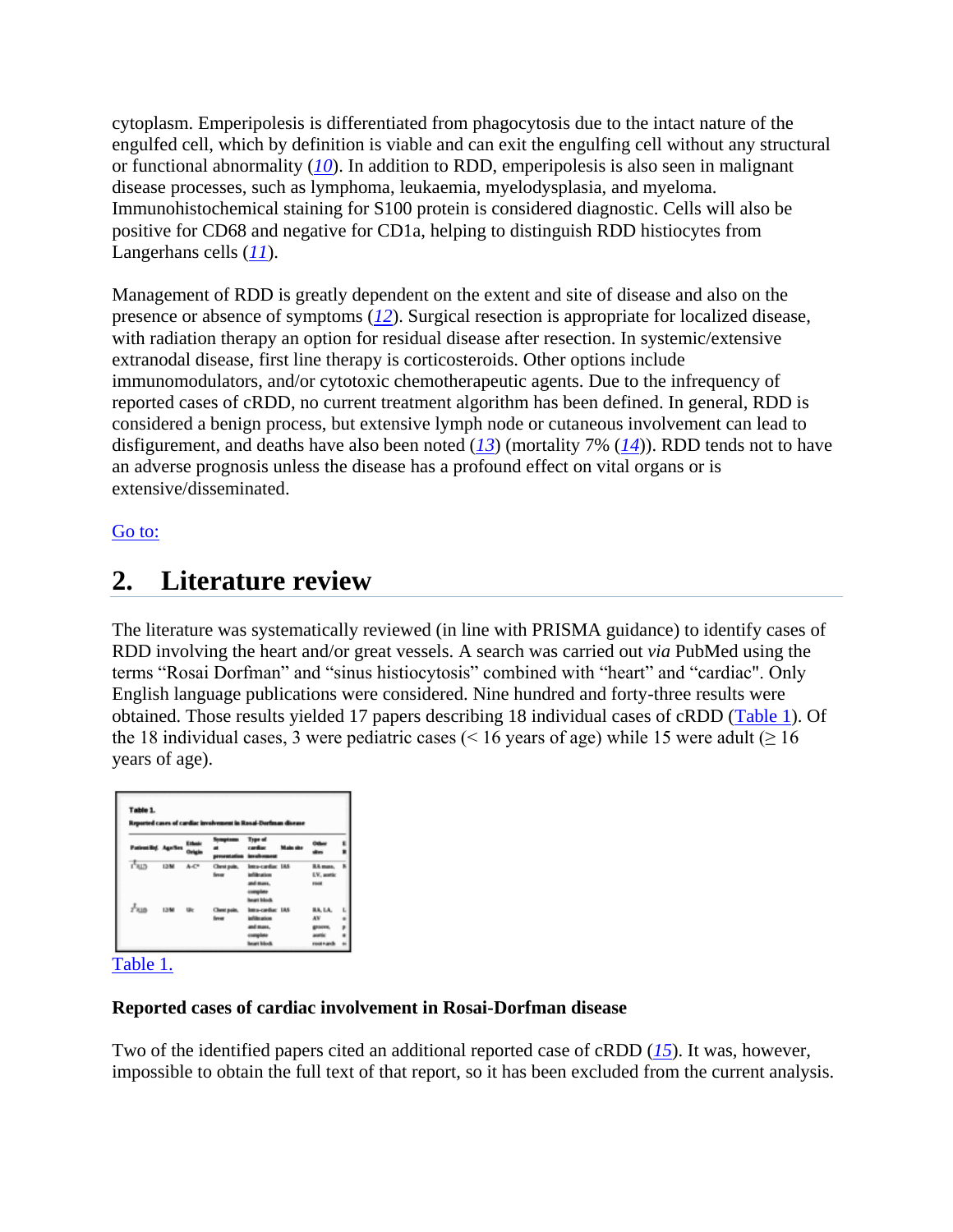A further case report was also cited (*[16](http://www.ncbi.nlm.nih.gov/pmc/articles/PMC4761578/#bib16)*), but it has been excluded as it was not written in English.

### [Go to:](http://www.ncbi.nlm.nih.gov/pmc/articles/PMC4761578/)

# **3. Pediatric cRDD**

Of the 3 cases of pediatric cardiac involvement in RDD, 2 had very similar presentations: young male patients with sickle cell disease, presenting with chest pain and fever. Both of these patients had a mass in the interatrial septum (IAS) with infiltration of other cardiac structures. Both patients also presented with conduction disease requiring permanent pacing. Despite the similar presentations, the subsequent course was strikingly different. Patient 1 suffered from a progressive deterioration and required a cardiac transplant, while patient 2 had an indolent course. Both patients survived. The other case of pediatric cRDD involved a 14-year-old Afro-Caribbean boy with tricuspid and pulmonary valve involvement who underwent multiple surgical interventions but who ultimately died from disease progression.

### [Go to:](http://www.ncbi.nlm.nih.gov/pmc/articles/PMC4761578/)

# **4. Adult cRDD**

The 15 adult cases involved 10 males and 5 females ranging in age from 22–79 years (mean 49.5 years). Ethnic origin was reported for only 3 patients, making comment impossible. Three patterns were identified for the primary reported site of cardiac involvement: an intra-cardiac mass with or without underlying infiltration, pericardial/epicardial involvement, and a pulmonary arterial mass [\(Figure 1\)](http://www.ncbi.nlm.nih.gov/pmc/articles/PMC4761578/figure/F1/). Of the 15 adult patients, 4 had pericardial/epicardial involvement, 4 had involvement of the pulmonary artery, and 9 had an intra-cardiac mass. Of those cases involving intra-cardiac masses, 2 had a mass in the left atrium (LA), 5 had a mass in the right atrium (RA), 1 had a mass in the left ventricle (LV), and 1 had a mass in the right ventricular outflow tract (RVOT). Seven cases presented with multi-focal cardiac involvement, *i.e.* invasion/extension beyond the reported primary cardiac involvement.



Patterns of cardiac involvement in adults with Rosai-Dorfman disease.

[Go to:](http://www.ncbi.nlm.nih.gov/pmc/articles/PMC4761578/)

# **5. Management of and outcomes for patients with cRDD**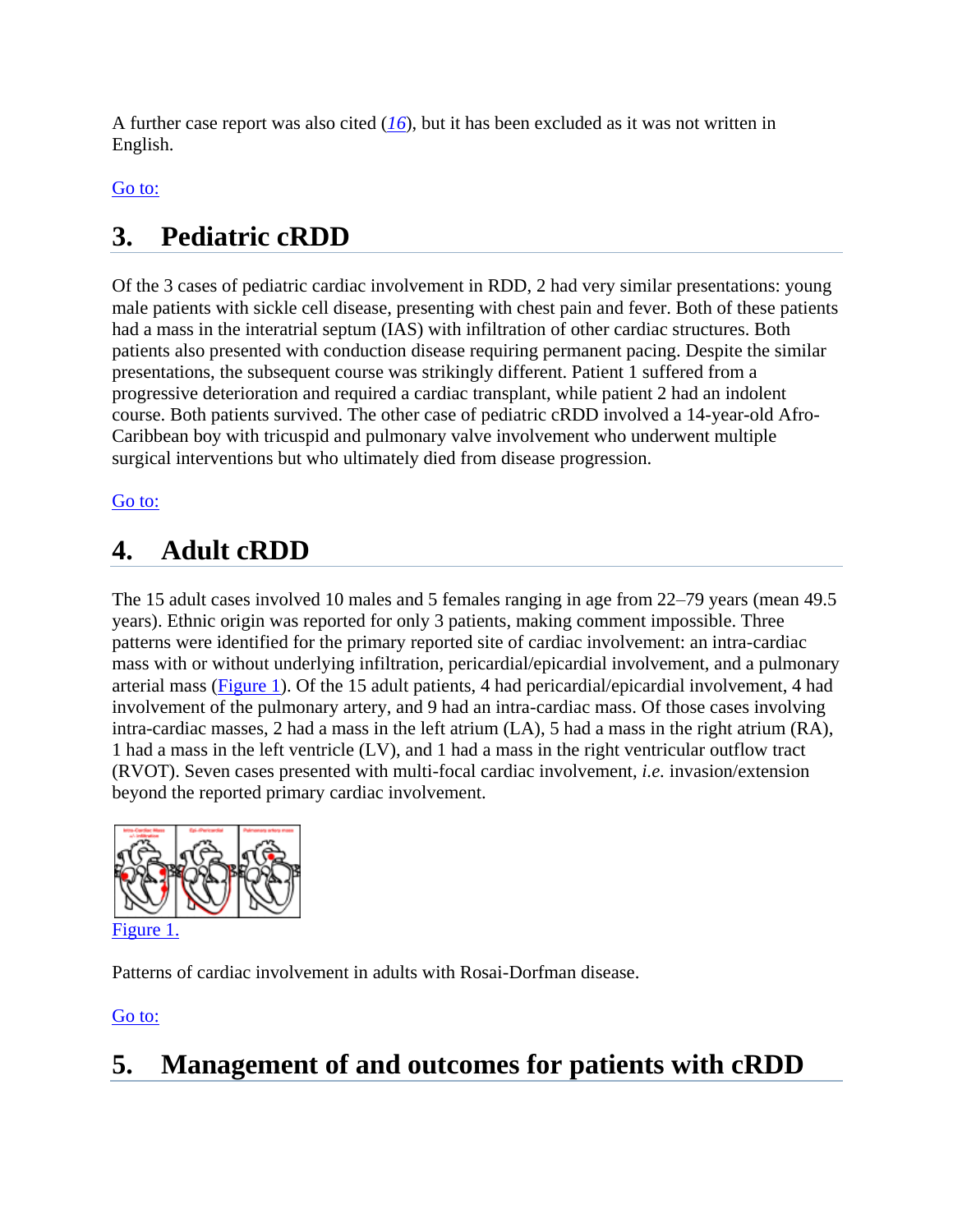Of the 15 adult patients, 3 received corticosteroid treatment. This resulted in stabilization of disease in 2 patients. The other patient who received corticosteroids died of multi-organ failure related to cRDD. Affected tissue/the mass was excised in 7 patients with good results. Of the 4 patients with PA involvement, three had a lesion that was successfully treated. The other patient died during an invasive examination.

Five deaths in the cohort ([18](http://www.ncbi.nlm.nih.gov/pmc/articles/PMC4761578/#bib18)) were reported (1 pediatric patient and 4 adults). Of the deaths, 3 were related to the cRDD itself. One patient died of other causes while 1 patient died during an invasive biopsy procedure.

### [Go to:](http://www.ncbi.nlm.nih.gov/pmc/articles/PMC4761578/)

### **6. Discussion**

Cardiac involvement in RDD is a rare manifestation of a rare disease, occurring in 0.1–0.2% of cases. The most common mode of presentation appears to be with an intracardiac mass, which in the majority of cases represents multi-focal underlying cardiac involvement. This literature review suggests that successful surgical excision of affected tissue carries a good prognosis.

This literature review has two main limitations. First, it relies on case reports, so there is very limited information on the subsequent follow-up of the patients involved. Thus, no comment can be made on the long-term clinical course, or indeed the frequency of disease recurrence in patients. Second, the condition is rare, so there are likely to be cases that have yet to be diagnosed, either due to unfamiliarity with the disease or due to lack of access to appropriate examinations.

#### [Go to:](http://www.ncbi.nlm.nih.gov/pmc/articles/PMC4761578/)

### **References**

1. Destombes P. Adenitis with lipid excess, in children or young adults, seen in the Antilles and

in Mali (4 cases). Bull Soc Pathol Exot Filiales. 1965; 58:1035-1039. (in French) [\[PubMed\]](http://www.ncbi.nlm.nih.gov/pubmed/5899730)

2. Rosai J, Dorfman RF. Sinus histiocytosis with massive lymphadenopathy. A newly recognized benign clinicopathological entity. Arch Pathol. 1969; 87:63-70. [\[PubMed\]](http://www.ncbi.nlm.nih.gov/pubmed/5782438)

3. Gaitonde S. Multifocal, extranodal sinus histiocytosis with massive lymphadenopathy: An overview. Arch Pathol Lab Med. 2007; 131:1117-1121. [\[PubMed\]](http://www.ncbi.nlm.nih.gov/pubmed/17617001)

4. Levine PH, Jahan N, Murari P, Manak M, Jaffe ES. Detection of human herpesvirus 6 in tissue involved by sinus histiocytosis with massive lymphadenopathy (Rosai-Dorfman disease). J Infect Dis. 1992; 166:291-295. [\[PubMed\]](http://www.ncbi.nlm.nih.gov/pubmed/1321861)

5. Ortonne N, Fillet AM, Kosuge H, Bagot M, Frances C, Wechsler J. Cutaneous Destombes-Rosai-Dorfman disease: Absence of detection of HHV-6 and HHV-8 in skin. J Cutan Pathol. 2002; 29:113-118. [\[PubMed\]](http://www.ncbi.nlm.nih.gov/pubmed/12150132)

6. Foucar E, Rosai J, Dorfman R. Sinus histiocytosis with massive lymphadenopathy (Rosai-Dorfman disease): Review of the entity. Semin Diagn Pathol. 1990; 7:19-73. [\[PubMed\]](http://www.ncbi.nlm.nih.gov/pubmed/2180012)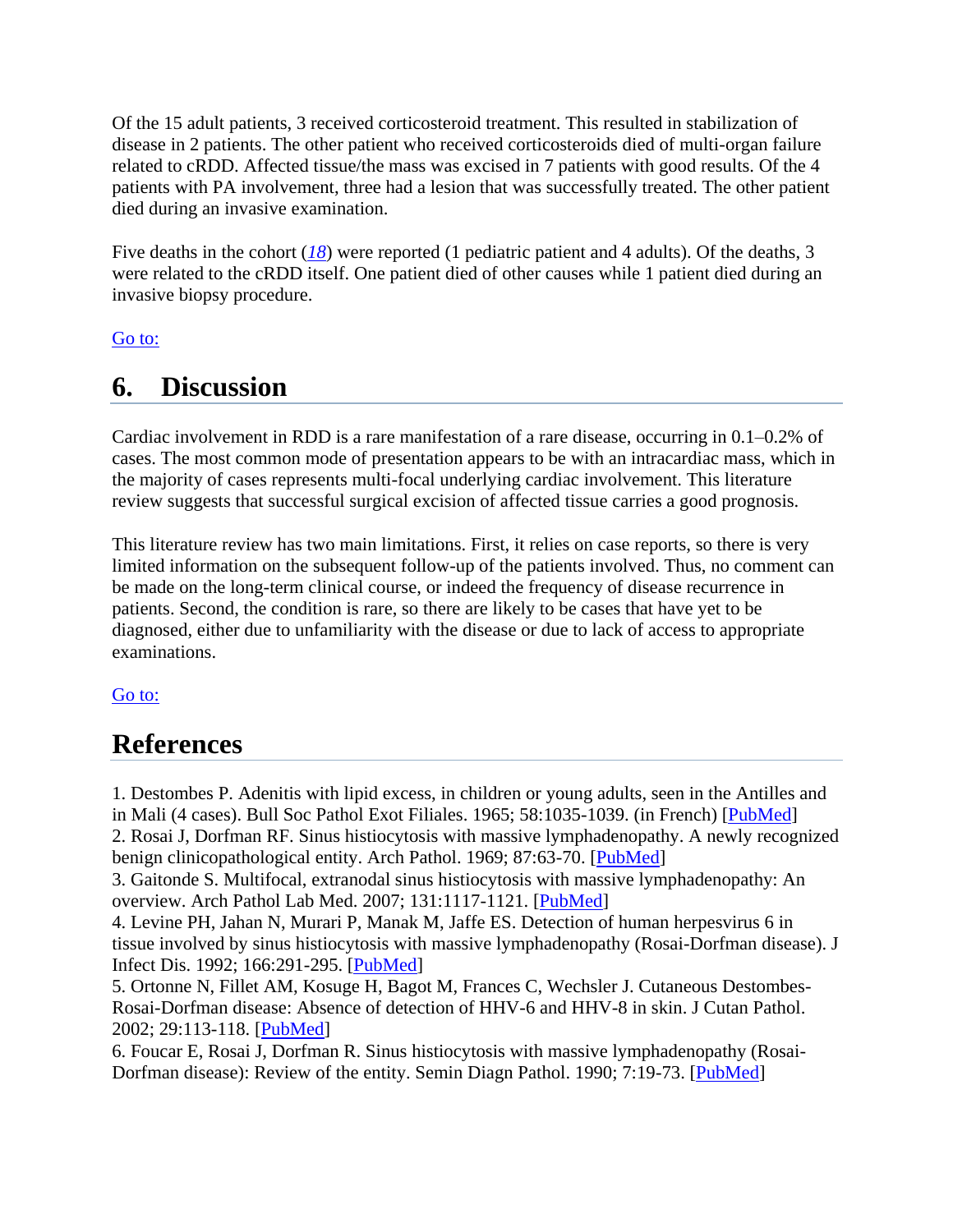7. Tsang WY, Yip TT, Chan JK. The Rosai-Dorfman disease histiocytes are not infected by Epstein-Barr virus. Histopathology. 1994; 25:88-90. [\[PubMed\]](http://www.ncbi.nlm.nih.gov/pubmed/7959651)

8. Mehraein Y, Wagner M, Remberger K, Füzesi L, Middel P, Kaptur S, Schmitt K, Meese E. Parvovirus B19 detected in Rosai-Dorfman disease in nodal and extranodal manifestations. J Clin Pathol. 2006; 59:1320-1326. [\[PMC free article\]](http://www.ncbi.nlm.nih.gov/pmc/articles/PMC1860545/) [\[PubMed\]](http://www.ncbi.nlm.nih.gov/pubmed/17142576)

9. Morgan NV, Morris MR, Cangul H, et al. Mutations in *SLC29A3*, encoding an equilibrative nucleoside transporter ENT3, cause a familial histiocytosis syndrome (Faisalabad histiocytosis) and familial Rosai-Dorfman disease. PLoS Genet. 2010; 6:e1000833. [\[PMC free article\]](http://www.ncbi.nlm.nih.gov/pmc/articles/PMC2816679/) [\[PubMed\]](http://www.ncbi.nlm.nih.gov/pubmed/20140240)

10. Humble JG, Jaynee WHM, Pulvertaft RJ. Biological interaction between lymphocyte and other cells. Br J Hematol. 1956; 2:283. [\[PubMed\]](http://www.ncbi.nlm.nih.gov/pubmed/13342362)

11. Rastogi V, Sharma R, Misra SR, Yadav L, Sharma V. Emperipolesis - A review. J Clin Diagn Res. 2014; 8:ZM01-2. [\[PMC free article\]](http://www.ncbi.nlm.nih.gov/pmc/articles/PMC4316366/) [\[PubMed\]](http://www.ncbi.nlm.nih.gov/pubmed/25654060)

12. Dalia S, Sagatys E, Sokol L, Kubal T. Rosai-Dorfman disease: Tumor biology, clinical features, pathology, and treatment. Cancer Control. 2014; 21:322-327. [\[PubMed\]](http://www.ncbi.nlm.nih.gov/pubmed/25310213)

13. Foucar E, Rosai J, Dorfman RF. Sinus histiocytosis with massive lymphadenopathy. An analysis of 14 deaths occurring in a patient registry. Cancer. 1984; 54:1834-1840. [\[PubMed\]](http://www.ncbi.nlm.nih.gov/pubmed/6478418)

14. Liu L, Perry AM, Cao W, Smith LM, Hsi ED, Liu X, Mo JQ, Dotlic S, Mosunjac M, Talmon G, Weisenburger DD, Fu K. Relationship between Rosai-Dorfman disease and IgG4-related disease: Study of 32 cases. Am J Clin Pathol. 2013; 140:395-402. [\[PubMed\]](http://www.ncbi.nlm.nih.gov/pubmed/23955459)

15. Halabe-Cherem J, Cuan-Perez M, Wacher N. A case of sinusoidal histiocytosis with possible invasion of the heart. Rev Med Inst Mex Seguro Soc. 1988; 26:295-298.

16. Scheffel H, Vogt P, Alkadhi H. Cardiac manifestations of Rosai-Dorfman disease. Herz. 2006; 31:715-716. (in German) [\[PubMed\]](http://www.ncbi.nlm.nih.gov/pubmed/17072788)

17. Schaffer LR, Caltharp SA, Milla SS, Kogon BF, Cundiff CA, Dalal A, Quigley PC, Shehata BM. Rare presentation of four primary pediatric cardiac tumors. Cardiovasc Pathol. 2016; 25:72- 77. [\[PubMed\]](http://www.ncbi.nlm.nih.gov/pubmed/26419627)

18. Yontz L, Franco A, Sharma S, Lewis K, McDonough C. A case of Rosai-Dorfman disease in a pediatric patient with cardiac involvement. J Radiol Case Rep. 2012; 6:1-8. [\[PMC free article\]](http://www.ncbi.nlm.nih.gov/pmc/articles/PMC3370701/) [\[PubMed\]](http://www.ncbi.nlm.nih.gov/pubmed/22690274)

19. Buchino JJ, Byrd RP, Kmetz DR. Disseminated sinus histiocytosis with massive lymphadenopathy: Its pathologic aspects. Arch Pathol Lab Med. 1982; 106:13-16. [\[PubMed\]](http://www.ncbi.nlm.nih.gov/pubmed/6895583) 20. Daruwalla VJ, Parekh K, Tahir H, Collins JD, Carr J. Extranodal Rosai-Dorfman disease involving the left atrium: Cardiac MRI, CT, and PET scan findings. Case Rep Radiol. 2015; 2015:753160. [\[PMC free article\]](http://www.ncbi.nlm.nih.gov/pmc/articles/PMC4477210/) [\[PubMed\]](http://www.ncbi.nlm.nih.gov/pubmed/26180652)

21. Richter JT, Strange RG, Jr, Fisher SI, Miller DV, Delvecchio DM. Extranodal Rosai-Dorfman disease presenting as a cardiac mass in an adult: Report of a unique case and lack of relationship to IgG4-related sclerosing lesions. Human Pathol. 2010; 41:297-301. [\[PubMed\]](http://www.ncbi.nlm.nih.gov/pubmed/19962176) 22. Lao IW, Dong Y, Wang J. Rosai-Dorfman disease of the pericardium: A case report and review of literature. Int J Clin Exp Pathol. 2014; 7:3408-3412. [\[PMC free article\]](http://www.ncbi.nlm.nih.gov/pmc/articles/PMC4097210/) [\[PubMed\]](http://www.ncbi.nlm.nih.gov/pubmed/25031768)

23. Özbudak E, Arıkan AA, Yavuz S, Halıcı U, Berki T. A very rarely seen cardiac mass (Rosai-Dorfman disease). Anadolu Kardiyol Derg. 2014; 14:475-483. [\[PubMed\]](http://www.ncbi.nlm.nih.gov/pubmed/24968979)

24. Maleszewski JJ, Hristov AC, Halushka MK, Miller DV. Extranodal Rosai-Dorfman disease involving the heart: Report of two cases. Cardiovasc Pathol. 2010; 19:380-384. [\[PubMed\]](http://www.ncbi.nlm.nih.gov/pubmed/19819734)